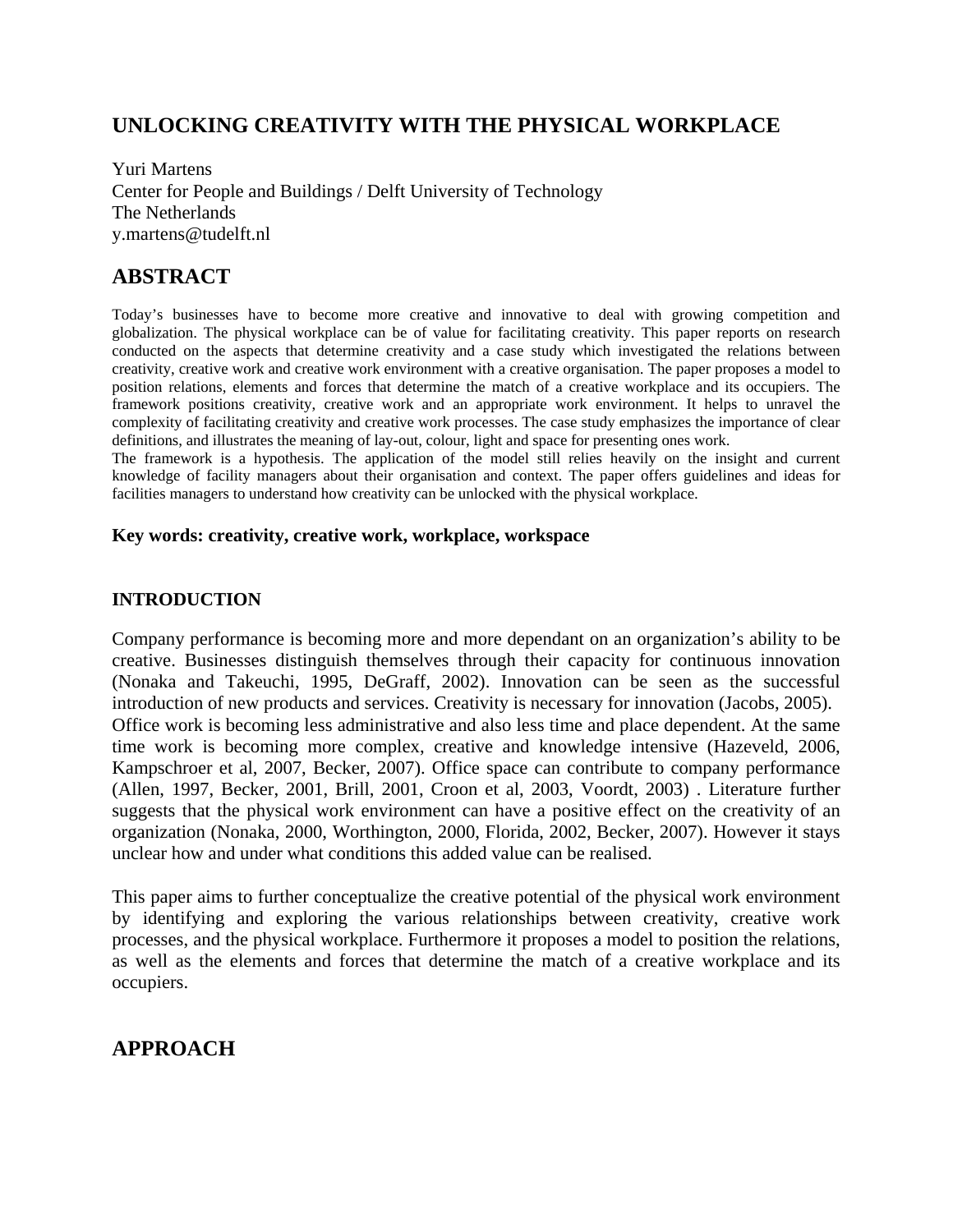The knowledge and framework presented in this paper is based on the following three research projects undertaken by the Center for People and Buildings in the period 2005 to 2007.

- 1. *People, work en work environment in the IT-age*, is a research program which included five research projects focussing on the impact of ICT on office accommodation (Martens, Hazeveld, Achterberg, Pullen, 2005 and 2006)
- 2. Literature study on creativity and the physical workplace: Literature review, aiming to identify a theoretical framework for exploring the variables for unlocking the creative potential of the physical work environment. Method: exploratory, snowball sampling.
- 3. *Stimulating Creativity with StudioMingle*, a case study with a creative organization on the impact of the physical work environment on creativity (Gielen, 2006)

#### **Towards a model for the creative work environment**

In order to distinguish the variables between creativity, creative work processes and the physical work environment I have designed a research model based on two earlier models:

- a model for the quality of an office by Wentink (1999), and
- a conceptual framework on the relationship between office innovation and the performance of the organisation by Van der Voordt & Vos (1999).



Figure 1. Framework: the contribution of the physical work environment for creativity and creative work processes

The framework presented is an amended version of Van der Voordt & Vos (1999) model. The model (Van der Voordt & Vos (1999) portrays the interaction between facilities (Housing, ICT, other means and services), organisation and work processes within a business context. Adjustments in one of these variables will affect the quality of the end product.

Insight from literature and the experience with Wentinks model lead to modification. A distinction is made in the formal and social part of 'Organisation'. Literature point out that creativity within organisations is highly influenced by the social work environment.

Wentinks model makes a clear distinction between a social subsystem and an organisational subsystem, next to a spatial and technological subsystem. Wentink sees the office as an open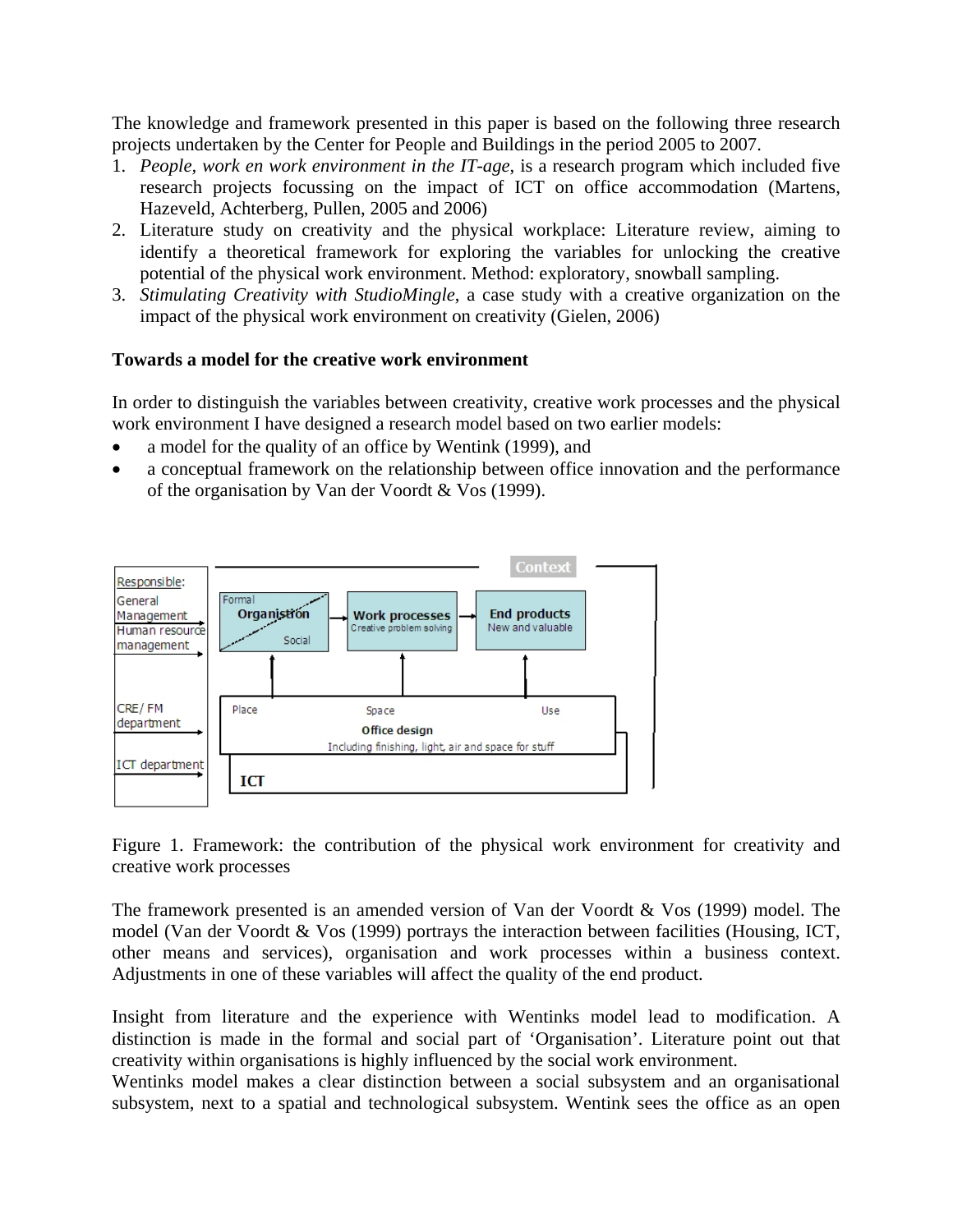system with a structure of subsystems and relations. Three case studies and interactive sessions with participants from six different organizations, showed this model is useful in discussion with office end-user organisations as the subsystems are easy to translate to responsible departments: ICT, HRM, GM and CRE/FM. Both literature and the cases indicate that organizations awareness, alignment and integrated management on all four subsystems, are useful in order to fulfil organizations objectives. The adjustments in Voordt and Vos model emphasize the importance of the subsystems and will also help to communicate better.

### **Creativity, creative work processes and the creative workplace**

Empirical research (Csikzentmihaly, 1996) shows that the right place and the right time are essential for creativity. Buildings and the configuration, design and management of space can both constrain and support the exchange of ideas and the flow of knowledge. The challenge for a firm to grow and prosper, is to have the ability to capture, share and innovate from that knowledge (Worthington, 2000).

#### *Creativity, productivity and the work processes*

Creativity is "the ability to create". Creativity can be defined as:

- "the imaginatively gifted recombination of known elements into something new "(Ciardi 1956)
- "The ability to fluently solve problems with original, innovative, novel and appropriate solutions (Guilford 1967)
- Creativity is doing new things with old things (Sutton, 2001)

Creativity is about breaking through existing patterns and realising new combinations. Csikszentmihaly (1996) discusses two terms which are important to indicate if something is creative: new and valuable. New means unusual, unique, new points of view, varied, original, breaking from existing patterns. Valuable means useful, effective, efficient and contributing to society.

#### *Creative workplace*

Literature (Andriopoulos, 2001) highlights five organisational factors that enhance creativity in a work environment: organisational climate, organisational culture, leadership style, resources and skills and structure and systems. Mathissen and Einarsen(2004) mention that creative and innovative behaviours at work seem to be promoted by a cognitive flexibility created by a combination of both personal qualities and work environment factors (West & Richards, 1999 in Mathisen and Einarsen, 2004). Work environment factors that promote creativity are: a feeling of shared, clearly-specified objectives, as well as a possibility to challenge them; exchange of opinions or ideas; constructive controversies; freedom; challenges at work; trust and safety; team participation and collaborative idea flow; and open relationships between colleagues, as well as between supervisor and subordinates. Most of these factors have demonstrated predictive value in relation to creativity and innovation (Mathissen and Einarsen, 2004).

#### *Creative work processes*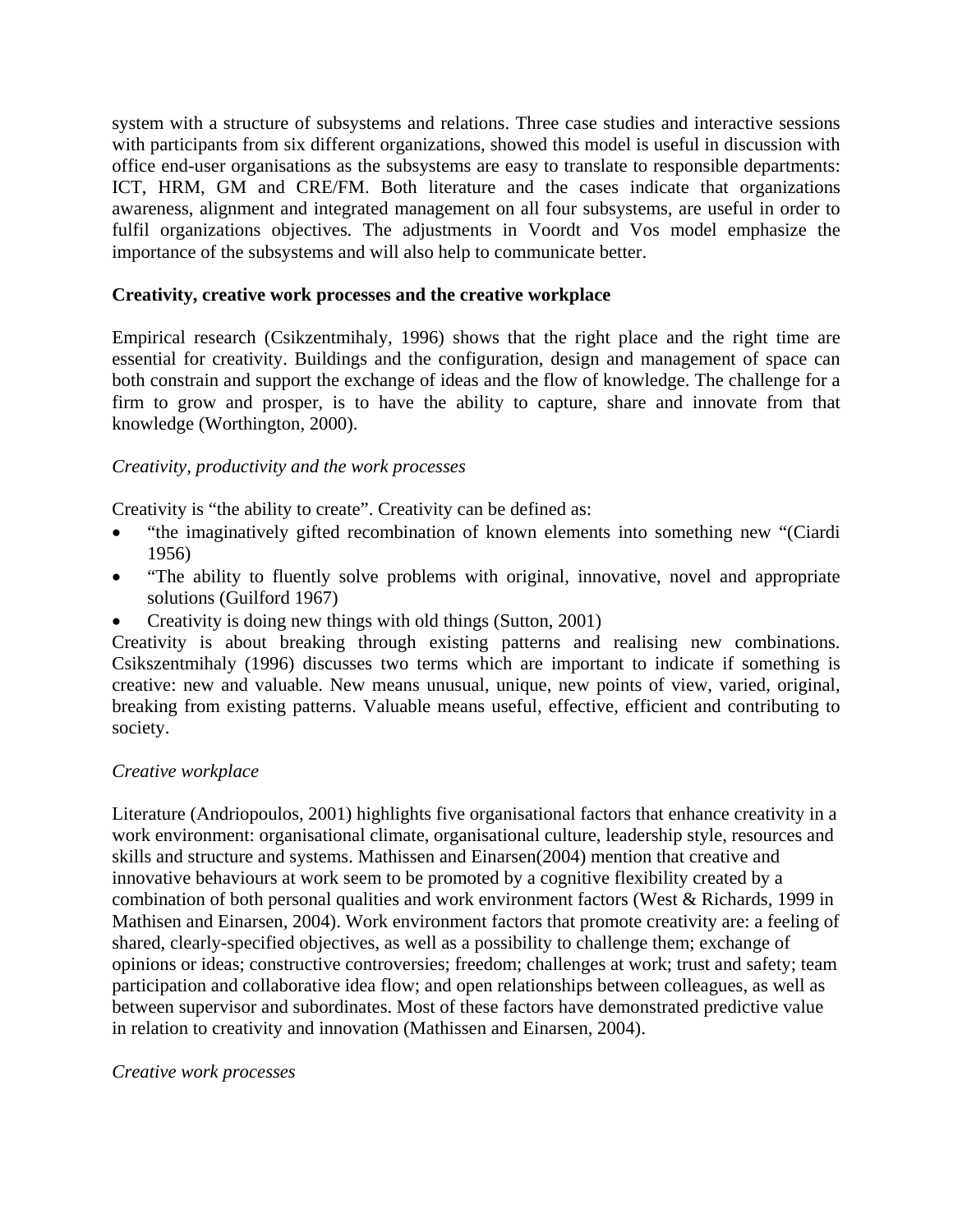Creativity and innovation depend on the free flow of information, but also on the recombination of non-obvious knowledge in ways that trigger novel solutions to complex problems (Hargadon and Sutton 1997 in Becker 2007). Creative work is mainly project work in circles with both intense and slower periods. Creative work requires enormous concentration, and people require flexibility so they can have some personal downtime even during the day (Florida, 2002).

Kristensen (2004) states that creative processes are mental processes. Creative thinking is hard to turn on and off (Florida, 2002:125): when people have the flow of their creative work interrupted it typically takes them 20 to 30 minutes to refocus.

Creative knowledge work is both highly cognitive and highly social (Heerwagen, 2004). Workers need time alone to think and develop ideas, drawing on their own memory, insight and analytical skills. "Creative moments exist by the sake of breaks" (Interview Prof. J. Buijs, 2007). They need 'hassle-free' time for non-conscious processing that aids creativity and imagination (Claxton, 2000 in Heerwagen, 2004). In order for ideas and concepts to become useful to an organization, they must be made available to others for examination and further development.

Wallas (1926 in Kristensen (2004)) recognises four phases in a creative process: 1) preparation (facilitating data and information for the process) 2) incubation (implicit cognitive process, primarily individual) 3) insight (a 'flash' that occurs when the wining concept cuts cross the barriers of consciousness) 4) elaboration and evaluation (comparing results to the goals of the preparation stage: are goals and values met?).

The creative process can be seen as a process with different stages with different activities. Generating ideas and coming to new and valuable insights, though important, are only a small part of the process. The whole process includes highly cognitive individual and collaborative tasks. In order to create, ordinary tasks which are less cognitive are required. The different stages could indicate that in modern organisations different people with different tasks and competencies are involved. Another possibility is that workers are involved in various creative processes which are in different stages. Different simultaneous projects would require them to be analytic at one moment and highly communicative a minute later. Facilitating creativity from a creative process and activities perspective could mean different workspaces for different activities, but also one workspace that supports all the entwined activities.

#### *Creativity and the physical workspace*

Creativity can take place everywhere. Archimedes was taking a bath when he yelled *eureka*. Technology provides creative office workers with the tools to work wherever one goes. Office work is done in different places (at home, on the road, or at the office) (See Vos at all , 1999) and knowledge workers need mobility and spend a lot of time out of their offices. They spend up to half of their time out of their offices, either in meetings, talking informally in other peoples' offices, or travelling (Davenport, 2005).

In the context of independence of time and place, knowledge workers don't want to consider their home office, or matter of transport to be their office(Van Meel and Vos, 2001). It is extremely important for workers to have a common space where they meet colleagues, learn, have small talks with their boss (if they have one) and catch up with all the new gossip.

New workspaces that accommodate creativity share a number of practical features (Florida, 2002, Worthington, 2002):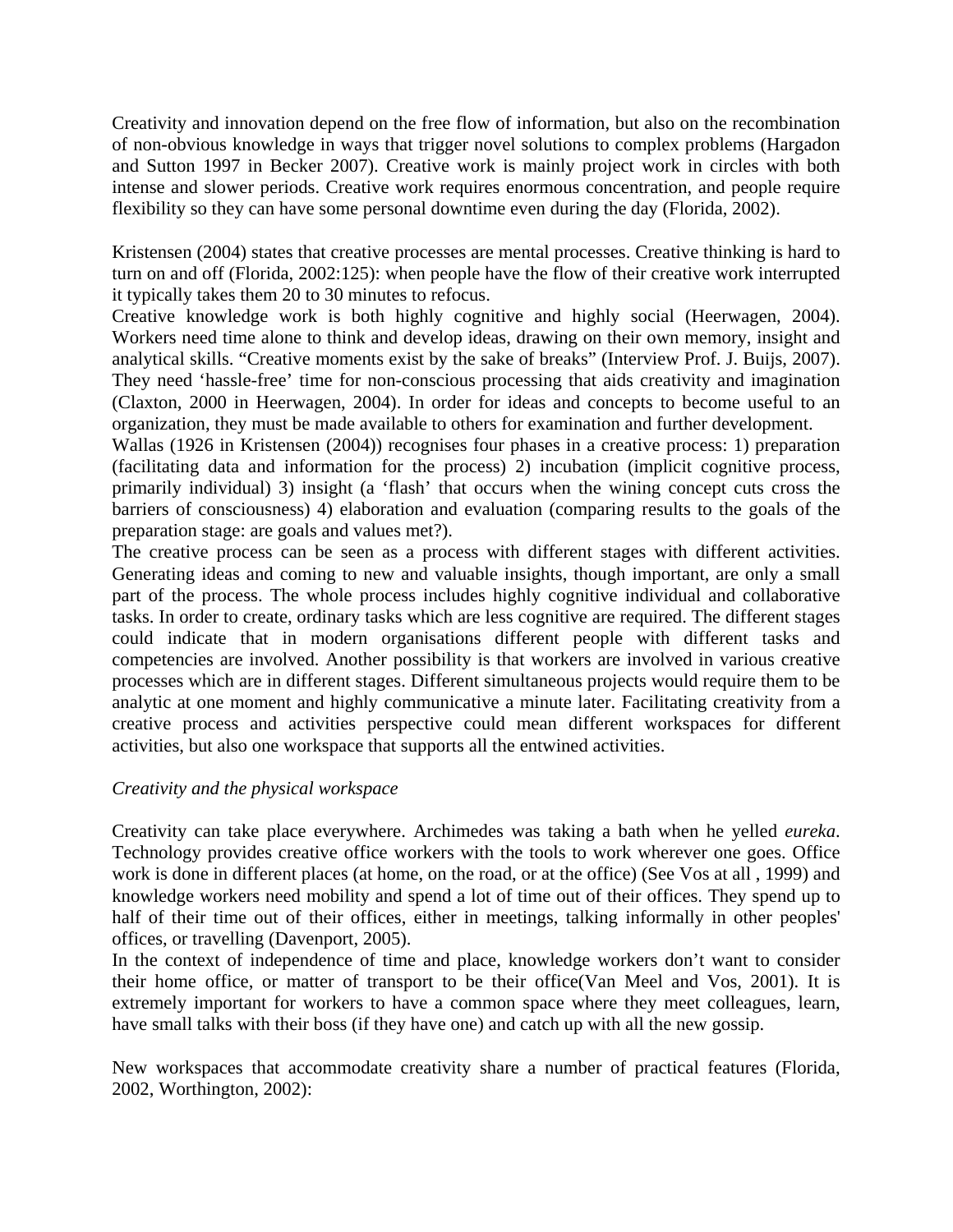- Corporate real estate has to serve a statement and is used as a marketing vehicle.
- The workplace has an experimental component: creative workers like visual stimulations.
- The new workspace is productive in the sense of being adjusted to the flow of modern creative work. It provides diversity: a wider and richer range of work settings that can support creative and collaborative work.
- Sharing: increased amount of shared space, space that is not owned and can be used by different staff over time.

Creative interactions can just as well take place in individual offices. Grajewski (Grajewski, 1993 in Kornberger and Clegg, 2004) found that 64 percent of all interactions happened in individual offices, and not, as intended by the planners, in the multi-rooms, café shops, and meeting rooms. The major task becomes how to combine the protection of the solitary with the natural generation of more randomised with others. (Hillier 1996:265 in Kornberger and Clegg, 2004).

## **Stimulating Creativity with Studiolab**

At the same time research was undertaken (Gielen, 2006) with our colleagues from the faculty of Industrial Design. Their workgroup StudioLab focuses on four research lines: Designing for the Senses, Design and Emotion, Inspiration Engineering, Intelligence in Products.

Studiolab had at that time four connected studio's, StudioSay, StudioMake, StudioDo and StudioMingle, with each their own goal: StudioSay is their meeting space. StudioMake and StudioDo is the space where prototypes are made and tested. StudioMingle is a collaborate space with individual workstations to provide researchers a workspace. This space was evaluated.

The basic idea about StudioMingle was as followed:

- Crosspollination through interaction and informing each other through speech and exposed work.
- Intensively used, over 30% of the desks should be occupied at all times.
- A protected environment for its users.

The research investigated the perceived contribution of the office space to creativity. A literature study primarily based on McCoy and Evans (2002) narrowed the aspects of the physical environment to be investigated to lay-out, furniture, colour, finishing and light.

A questionnaire was set out under all workers within StudioMingle. They were asked about their accommodation needs in relationship to creativity, their satisfaction on these points and the required adjustments. Both open and enclosed questions were asked. Additional interviews and observations were undertaken to enrich the data and elucidate findings. Nineteen of twenty-one end-users responded to the questionnaire. Fifteen questionnaires were eventually suitable for analyses.

StudioMingle is open plan workspace measuring 10 by 18 meters. The details are as follows: Lay-out

- 18 workstations, a small break-out couch and table and a little kitchen.
- total of 180 m2 for 18 workstations
- Workstations are 4 m2 with 1.5m2 of desk space.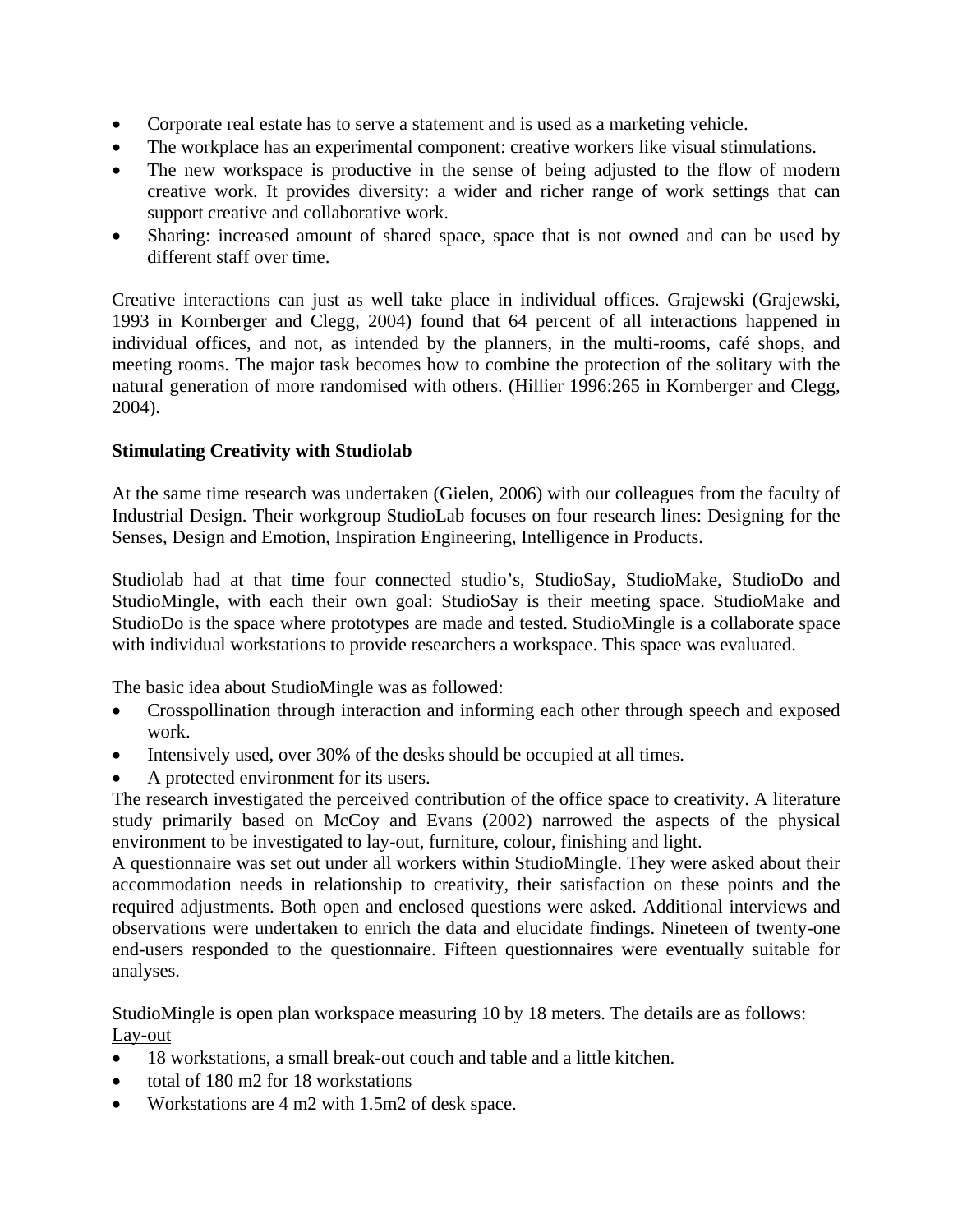- 40% percent of the floor area is covered with furniture.
- Visual contact is possible from 12 of 18 workstations.
- 6 workstations are positioned towards a wall or filing cabinet
- The main route leads right through the centre of the office. The printer is on one end, and the water tank on the other.
- All workstations are personal but (temporarily) unoccupied workstations can also be used by other researchers.

#### Furniture

The furniture in StudioMingle is limited to desks, chairs, filling cabinets and one couch. The higher filling cabinets (approximately 2m) are placed against the wall so the whole room remains visible. Smaller filling cabinets of 1,30 meter high, are situated next to the workstations.

#### Colour

The used colour within StudioMingle is mainly white and grey. All walls, pillars and ceilings are white, all filing cabinets are grey, as is the floor and the frames of the desks. Thirty percent of the room is filled with colour: mainly in the break out and small personal belongings

## Finishing

| <b>Variables</b>             | <b>Percentage of total</b> | <b>Finishing in StudioMingle</b>             |
|------------------------------|----------------------------|----------------------------------------------|
|                              | area space                 |                                              |
| Natural materials            | 15%                        | Desks, plants, homemade bamboo furniture     |
| <b>Stone based Materials</b> | 25%                        | Walls                                        |
| Transparent materials        | 10%                        | Windows                                      |
| Synthetic                    | 38%                        | Linoleum floor and personal belongings       |
| Metals                       | 9%                         | Frames of desks, rolling cabinet, trash cans |
| Cloth                        | 3%                         | Break out: couch and carpet                  |

## Light:

Light comes from a natural source through 26 m2 of window, artificial lighting is provided by TL (Tube Light) and 18 small desk lamps adding a maximum of 80 lux.



![](_page_5_Picture_15.jpeg)

Figure 2 Floorplan StudioMingleFigure 3 Interior of StudioMingle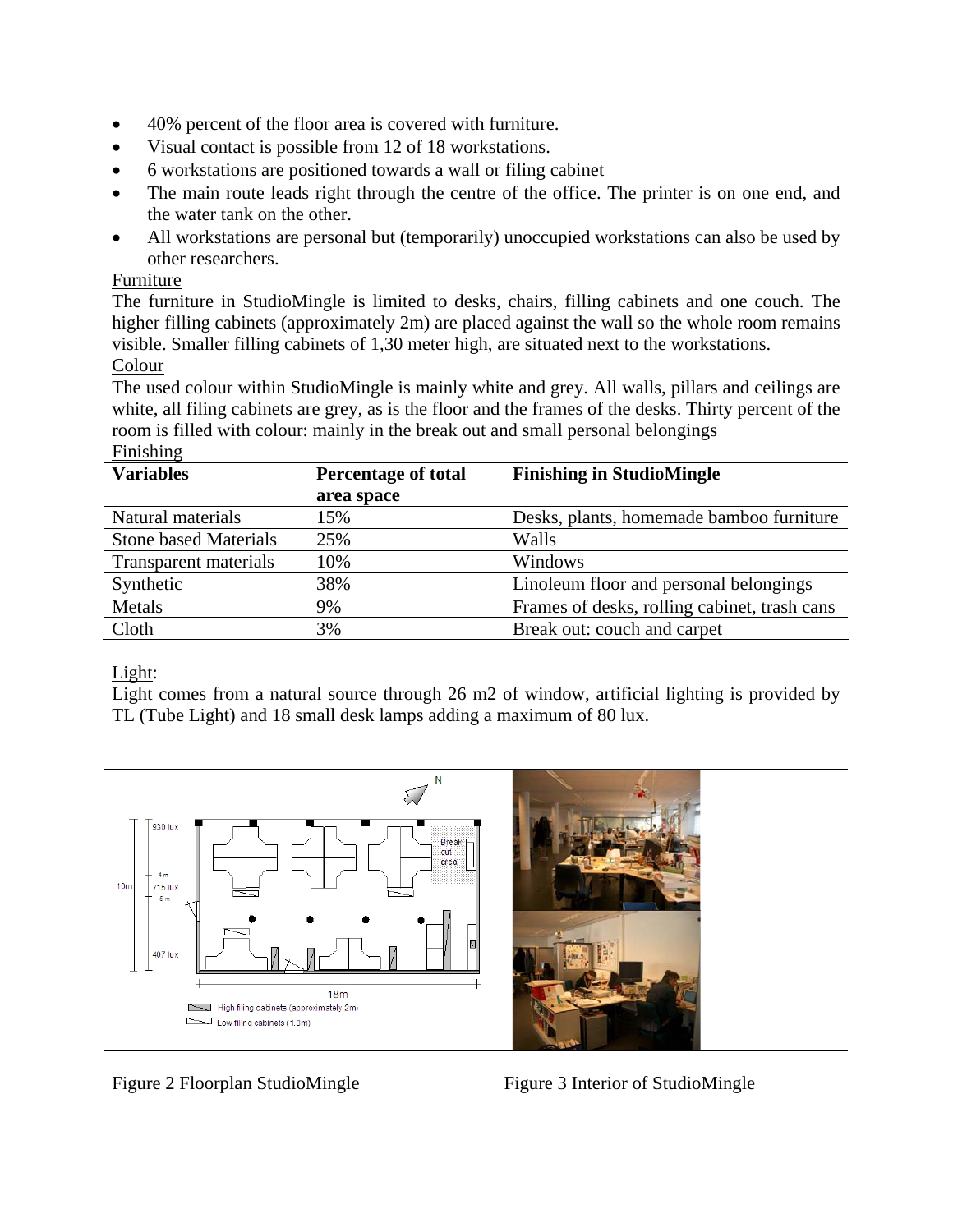#### **Organisation**

StudioMingle is occupied by a diverse group of researcher. The fifteen responding users consisted of students (3), PhD-students (5), a researcher (1), guest researchers (2), a teacher (1), teacher and researcher (2) and a teacher and support staff (1). Most of them work les than one year (7) at StudioMingle and four work longer than five years. Ten users are between 21 and 30 years old, three were between 31-40, one between 41-51, and one user was over 61 years old. Five employees work 40 hours per week at StudioMingle, all other researchers work less hours at StudioMingle: 3, 8, 18, 20  $(=\negthinspace 2 \text{ persons})$ , 23, 24, 30, and 36 hours. So five workers work permanently in StudioMingle, the others together 20 hours average. At StudioMingle they primarily do 'working with the computer, reading and writing' (66% of the time). Ten percent of the time is spend on informal meetings. No information was collected and no questions were asked and about the social work environment.

#### Creativity and creative work

Users had different opinions about what creativity is. Some feel it is a mental state: feeling sparked, bending existing rules or just sensing. Others considered it a process of thinking and building, communicating towards novel, useful and creative outcomes or thinking and shaping old things into new things.

Creative work was also perceived divergently. The users perceived they were creative in StudioLab by 'thinking of new products, ways of working etc', 'meeting with others' and 'having a different view of something that already exists'. Designing by making drawings and sketches was mentioned as well. Although the users in StudioMingle spend most of there time on reading, writing and working with the computer, this was not seen as 'being creative'.

## User perceptions

Users of StudioMingle think that 'light' and 'lay-out and the way it facilitates contact with colleagues' were most important for the stimulation of their creativity. In the lay-out the openness was especially appreciated as it provided physical space for thought: "creativity needs a horizon".

The contribution of colour seems relevant to creativity, but can be seen from different perspectives. Almost all of them would like some more warm colours, as it would be nice and could affect their mood. It could be of value for creativity, as the current colours were perceived as boring and not a comfortable atmosphere. Four respondents explicitly mentioned colours to have an effect on the creative potential of the physical work environment.

A physical aspect that hindered their creativity most were the lack of wall space to present their work. Users responded ambiguous to noise and the many objects and stuff in the room. Most of the users think that the objects are stimulating; some think the mess hinders their creativity. Some workers thought it was too noisy in StudioMingle, one thought it was to quiet.

Recommendations from users for improving creativity with(in) StudioMingle were:

- More space (walls) to present their work;
- Better informed about colleagues' work;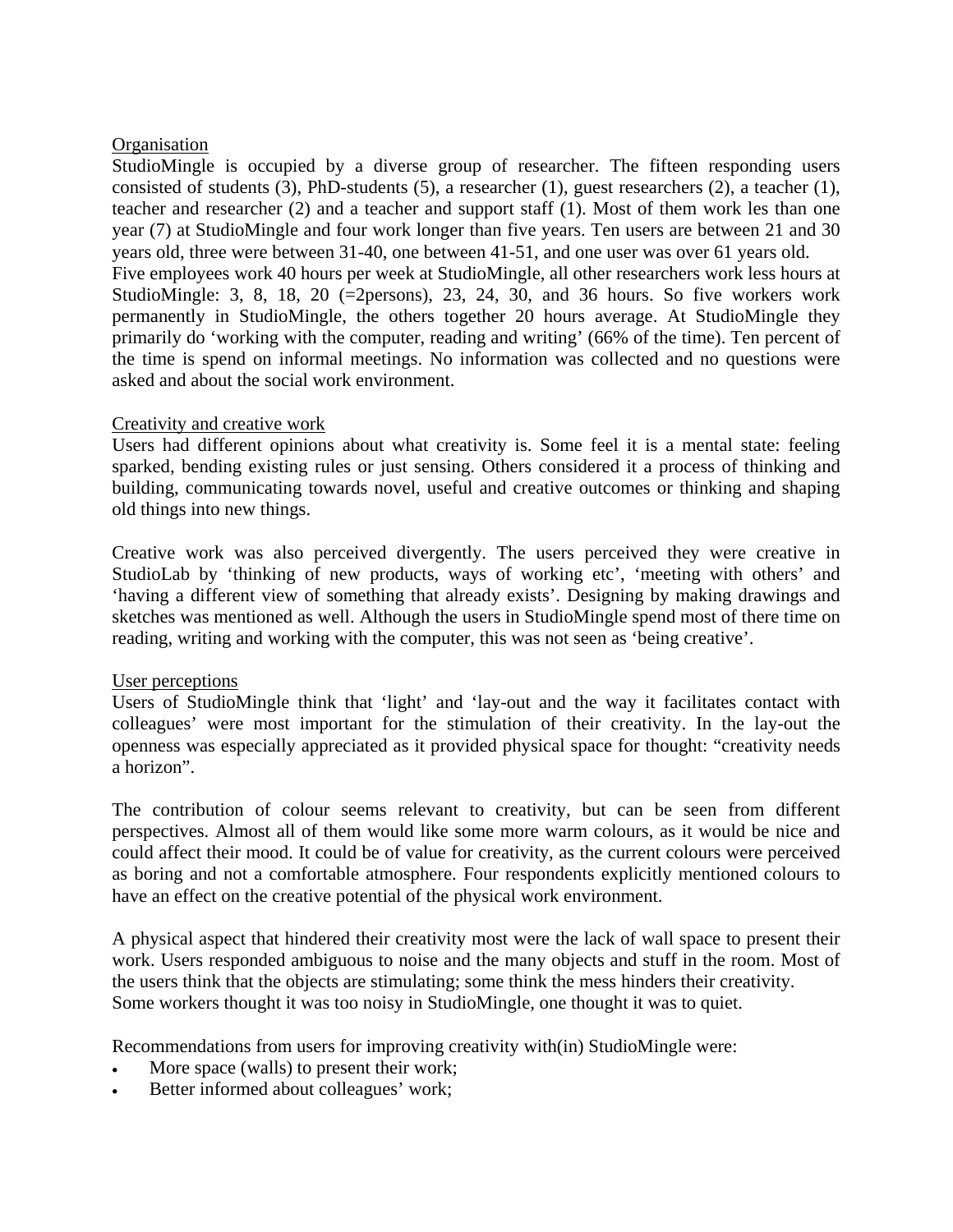- More colour:
- Fresh air.

#### Current status

The work environment has been subject to few changes over de last 2 years. Several industrial designers feel responsible for making this environment work. The lay-out remained the same but more colours on the walls and columns have been added to the room as well as presenting space on whiteboards and panels. The two researchers spoken with state an important change has been the use of the space. With two 'loud' colleagues, who perceived creativity with music and noise leaving it has become more quite. Showcase products have been moved away from the workspace, which reduced the number of interruptions by visitors.

We did not carry out a new evaluation, but responses in informal discussions indicate more satisfied users on the changes. Still they state that as with the organisation, the work environment is never finished neither perfect.

## **DISCUSSION**

The case illustrates that the office space can be of value for an organisations creativity. Among workers there seems general agreement that, a more colourful environment, with some fresh air and space for presenting personal work can contribute to the end-users well-being and creativity.

Crosspollination is marginally fulfilled. Researchers would still like to be better informed about one another's work. This would indicate that situating everyone in one room is not yet a recipe for crosspollination. More space for presenting their work was mentioned as a solution, which can lead to more awareness and discussion about one another's work. This would take in account that most workers work part-time. But the problem could well be that there is no direct need for discussing one another's work. Maybe it is the open work environment that has a negative effect on communicating or as two researchers indicate they lack time to inform themselves on each others work when there's no direct (perceived) need.

The case also pleads for clear definitions, especially when using questionnaires. Creativity, being creative and stimulating creativity are ambiguous terms and have different meaning to respondents. The definitions mentioned in this paper can be of value for further research. For further explanation of the framework clear definitions of different space types are also required.

Finally it is apparent that the physical work environment can contribute in different ways to creative organisations:

- Express creativity to outsiders and its users: by using colourful materials, unusual furniture and presenting physical representations of the organisations work (models, posters, artefacts). An appearance which reflects the identity of its users can also lead to higher satisfaction and a greater sense of belonging
- Stimulate the mental process of creativity: by providing comfort and well being for individual creativity, and spaces for objects and presentations to be inspired by these artefacts and the work of colleagues.
- Facilitate creativity, by designing dedicated spaces which support the number of users, the required noise level (enclosed/ open) and stimulate the senses (relaxed or triggered and inspired).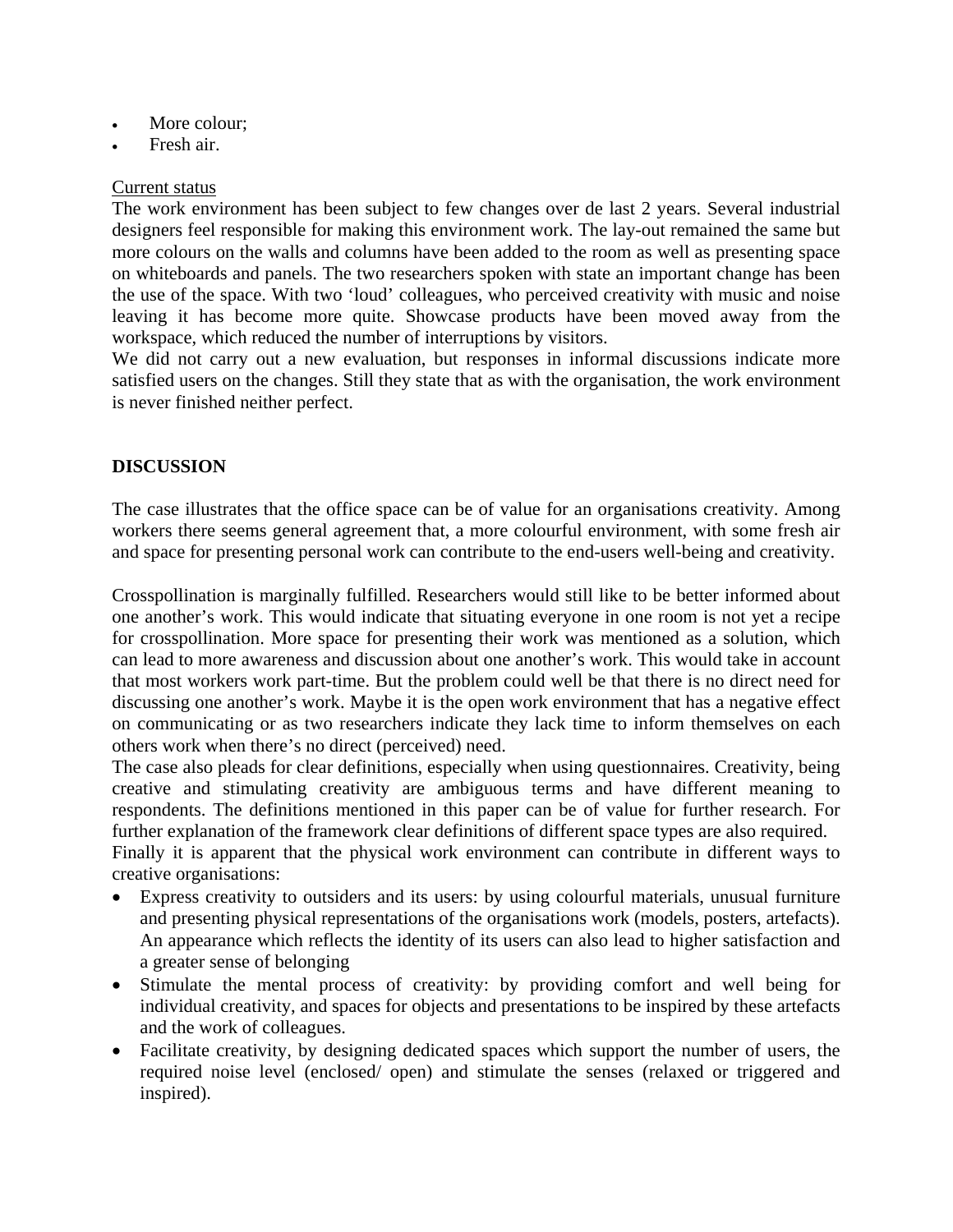#### **References**

- Achterberg, J (2006) *Relaties tussen mens en werkomgeving, ICT en management*, Delft: Center for People and Buildings.
- Allen, Thomas J. (1997) *Architecture and Communication Among Product Development Engineers*, Cambridge MA: Massachusetts Institute of Technology September, WP # 165-97
- Andriopoulos, Constantine (2001), Determinants of organisational creativity: a literature review, *Management Decision*, Vol.39, No.10,
- Becker, Franklin (2007) Organizational Ecology and Knowledge Networks, *California Management Review,*  Winter, Vol.49, No. 2, pp. 42-61
- Becker, Franklin and William Sims (2001), *Offices That Work, Balancing Communication, Flexibility and Cost*, Ithaca – New York: Cornell University, International Workplace Studies Program, October
- Brill, Michael (2001) *Disproving Widespread Myths about Workplace Design*, Jasper US: Kimball International.
- Buijs, Jan, (2007) Interview with professor Jan Buijs by Joost Panhuizen, in *Delta* ,nr. 27, 20 September.
- Csikszentmihaly, M. (1996). *Creativity: Flow and the psychology of discovery and invention*, New York: Harper Collins.
- Davenport, Thomas H. (2005) Why Office Design Matters, *Harvard Business School Working Knowledge*, http://hbswk.hbs.edu /9/12/2005
- Dobbelsteen, Andy van den (2004) *The sustainable office*, Dissertation, TU Delft
- Florida, Richard (2002) *The Rise of the Creative Class*, *And How It's Transforming Work, Leisure, Community and Everyday Life,* New York: Basic Books
- Gielen, Karianne (2006) *Winst voor de organisatie door creativiteit stimulatie: Een onderzoek naar de invloed van de fysieke werkomgeving op creativiteit*. Bachelors Thesis, Delft: Center for People and Buildings/ Haagse Hogeschool, May.
- Heerwagen, Judith H., Kevin Kampschroer, Kevin M. Powell and Vivian Loftness (2004) Collaborative knowledge work environments, *Building Research & Information,* 32(6), pp 510-528.
- Kornberger, Martin, and Stewart R. Clegg (2004) Bringing Space Back In: Organizing the Generative Building, *Organization Studies*, 25(7), pp. 1095-1114
- Kristensen, Tore (2004) The Physical Context of Creativity, *Creativity and Innovation Management,* Vol. 13 No. 2, pp 89-96
- Leupen Bernard (2006) *Frame and Generic Space, A study into the changeable dwelling proceeding from the permanent,* (Dissertation TU Delft), Rotterdam, 010 publishers
- McCoy, J. and G.W. Evans (2002) The Potential Role of the Physical Environment in Fostering Creativity, *Creativity Research Journal,* Vol. 14, No. 3&4, pp. 409 - 426
- Mathisen, Gro Ellen and Stale Einarsen (2004) A Review Assessing Creative and Innovative Environments Within Organisations, *Creativity Research Journal,* Vol. 16, No. 1, pp 119-140.
- Meel Juriaan van, and Paul Vos( 2001) Funky offices: Reflections on office design in the 'new economy', *Journal of Corporate Real Estate*, Vol. 3, No. 4, pp. 322-334.
- Sutton, Robert (2001) *Weird Ideas That Work. 11½ Ways to Promote, Manage and Sustain Innovation*, London: Alan Lane/Penguin.
- Sutton, Robert (2004) Bringing Creativity into an Organization, *Entrepreneurial Thought Leader Speaker Series*, Stanford University, available at: http://edcorner.stanford.edu/authorMaterialInfo.html?mid=1193